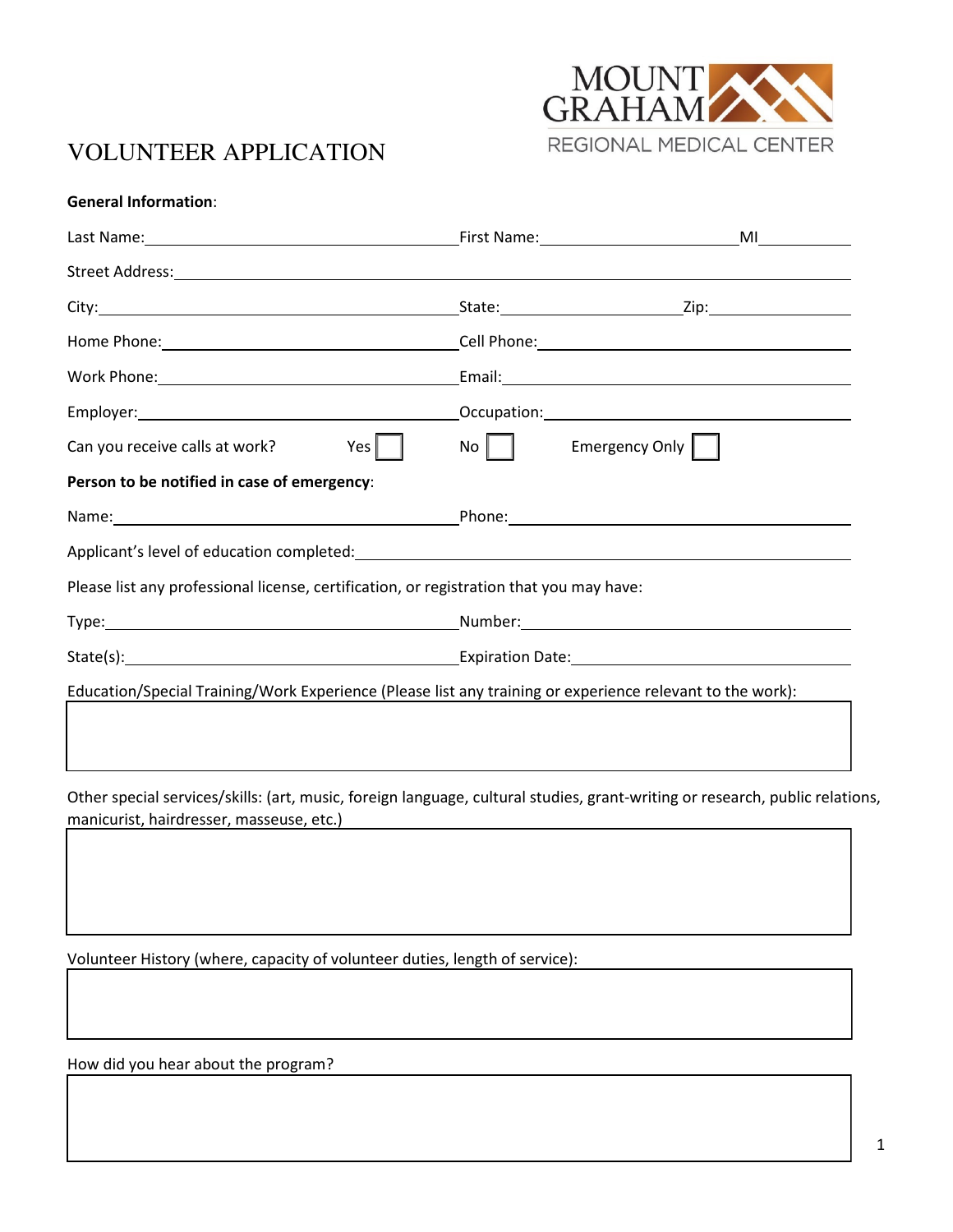Why so you want to be a volunteer?

| Do you have access to transportation?                                                                                                                                                                                          | Yes      | No       |  |  |
|--------------------------------------------------------------------------------------------------------------------------------------------------------------------------------------------------------------------------------|----------|----------|--|--|
| Are you willing to be considered for out-of-town matches?                                                                                                                                                                      | Yes      | No       |  |  |
| If selected to be a patient care volunteer, can you commit to volunteering a minimum of three hours per week for                                                                                                               |          |          |  |  |
| A year?                                                                                                                                                                                                                        | Yes      | No       |  |  |
| Can you commit to attend every session of training?                                                                                                                                                                            | Yes      | No       |  |  |
| Please describe your availability for volunteer service:<br>Afternoons<br>Evenings<br>Mornings                                                                                                                                 | Weekdays | Weekends |  |  |
| Other<br><u> 1989 - Johann John Stein, fransk politik (f. 1989)</u>                                                                                                                                                            |          |          |  |  |
| Phone: The contract of the contract of the contract of the contract of the contract of the contract of the contract of the contract of the contract of the contract of the contract of the contract of the contract of the con |          |          |  |  |
| Have you ever been convicted of a crime?                                                                                                                                                                                       | Yes      | No       |  |  |
| (If yes, please explain)                                                                                                                                                                                                       |          |          |  |  |
|                                                                                                                                                                                                                                |          |          |  |  |

#### \*Please note that a background check is required\*

Thank you for wanting to be a volunteer and taking the time to fill out the application. The following is required to volunteer acceptance:

- Driver's license
- Current auto insurance
- Fingerprint card

#### Thank you for your interest in volunteering for MGRMC! Please read and sign below:

I certify that the information I provided in the Volunteer Application is true and complete to the best of my knowledge. I authorize MGRMC to contact my previous employers and other resources to investigate any of the facts set forth in this Application or resume. I specifically waive prior written notice of disclosure of any personnel record information, including disciplinary reports, letters of reprimand or other disciplinary action. In consideration of acceptance of my application, I release MGRMC and my previous employers of any claimed liability arising out of such response and disclosure.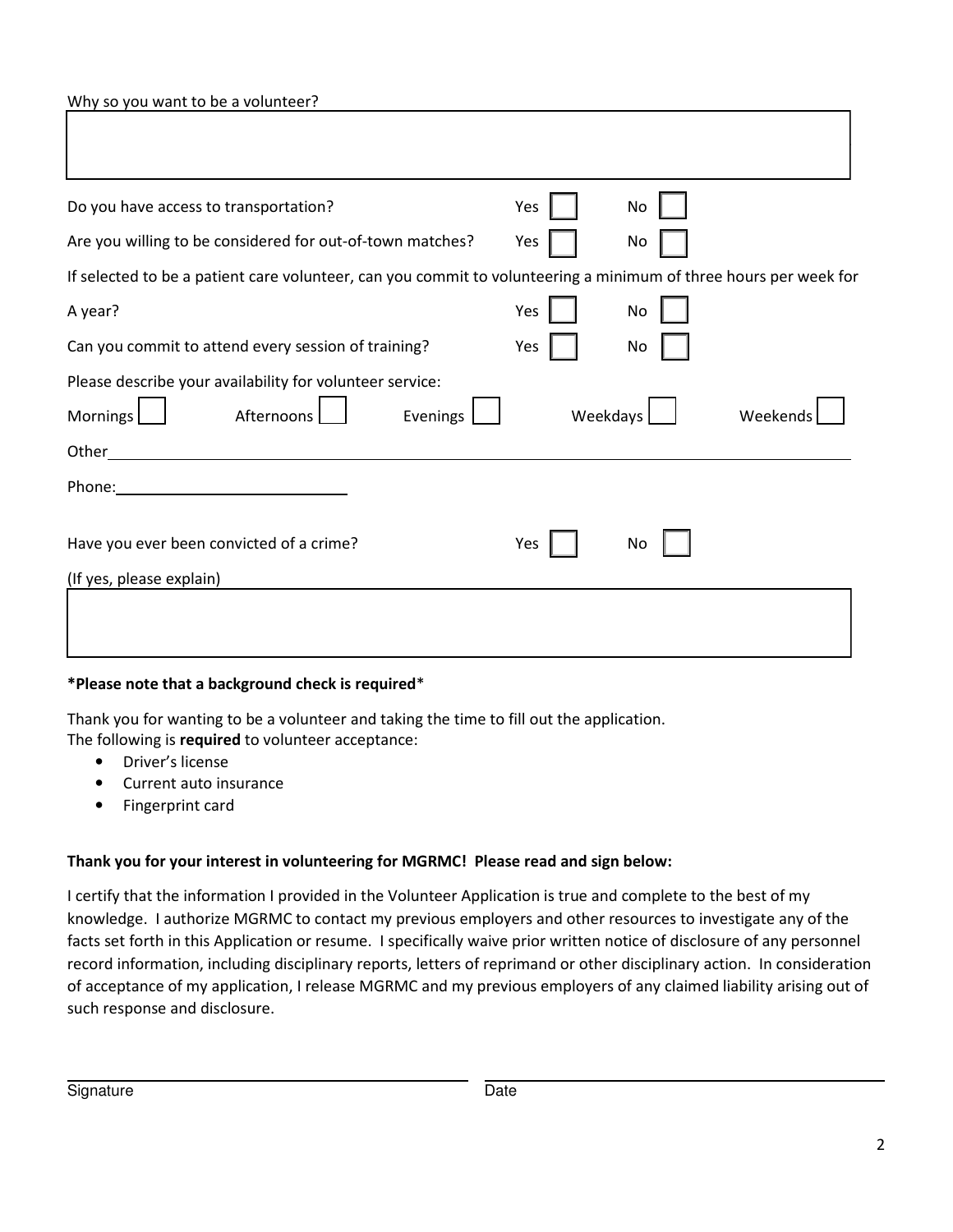#### **DISCLOSURE REGARDING BACKGROUND INVESTIGATION**

**Mount Graham Regional Medical Center** ("the Company") may obtain information about you from a third party consumer reporting agency for employment purposes. Thus, you may be the subject of a "consumer report" and/or an "investigative consumer report" which may include information about your character, general reputation, personal characteristics, and/or mode of living, and which can involve personal interviews with sources such as your neighbors, friends, or associates. These reports may contain information regarding your criminal history, social security verification, motor vehicle records ("driving records"), verification of your education or employment history, or other background checks.

You have the right, upon written request made within a reasonable time, to request whether a consumer report has been run about you, and disclosure of the nature and scope of any investigative consumer report and to request a copy of your report. Please be advised that the nature and scope of the most common form of investigative consumer report is an employment history or verification. These searches will be conducted by Universal Background Screening, Inc., Post Office Box 5920, Scottsdale, AZ 85261, 1-877- 263-8033, www.universalbackground.com. The scope of this disclosure is all-encompassing, however, allowing the Company to obtain from any outside organization all manner of consumer reports throughout the course of your employment to the extent permitted by law.

Signature Date **Date** 

### **ACKNOWLEDGMENT AND AUTHORIZATION FOR BACKGROUND CHECK**

I acknowledge receipt of the separate document entitled DISCLOSURE REGARDING BACKGROUND INVESTIGATION and A SUMMARY OF YOUR RIGHTS UNDER THE FAIR CREDIT REPORTING ACT and certify that I have read and understand both of those documents. I hereby authorize the obtaining of "consumer reports" and/or "investigative consumer reports" by Mount Graham Regional Medical Center ("the Company") at any time after receipt of this authorization and throughout my employment, if applicable. To this end, I hereby authorize, without reservation, any law enforcement agency, administrator, state or federal agency, institution, school or university (public or private), information service bureau, employer, or insurance company to furnish any and all background information requested by Universal Background Screening, Inc., Post Office Box 5920, Scottsdale, AZ 85261, 1-877-263-8033,

www.universalbackground.com, and/or the Company itself. I agree that a facsimile ("fax"), electronic or photographic copy of this Authorization shall be as valid as the original.

**New York applicants only:** Upon request, you will be informed whether or not a consumer report was requested by the Company, and if such report was requested, informed of the name and address of the consumer reporting agency that furnished the report. You have the right to inspect and receive a copy of any investigative consumer report requested by the Company by contacting the consumer reporting agency identified above directly. By signing below, you acknowledge receipt of Article 23-A of the New York Correction Law.

**Washington State applicants only:** You also have the right to request from the consumer reporting agency a written summary of your rights and remedies under the Washington Fair Credit Reporting Act.

**Minnesota and Oklahoma applicants only:** Please check this box if you would like to receive a copy of a consumer report if one is obtained by the Company.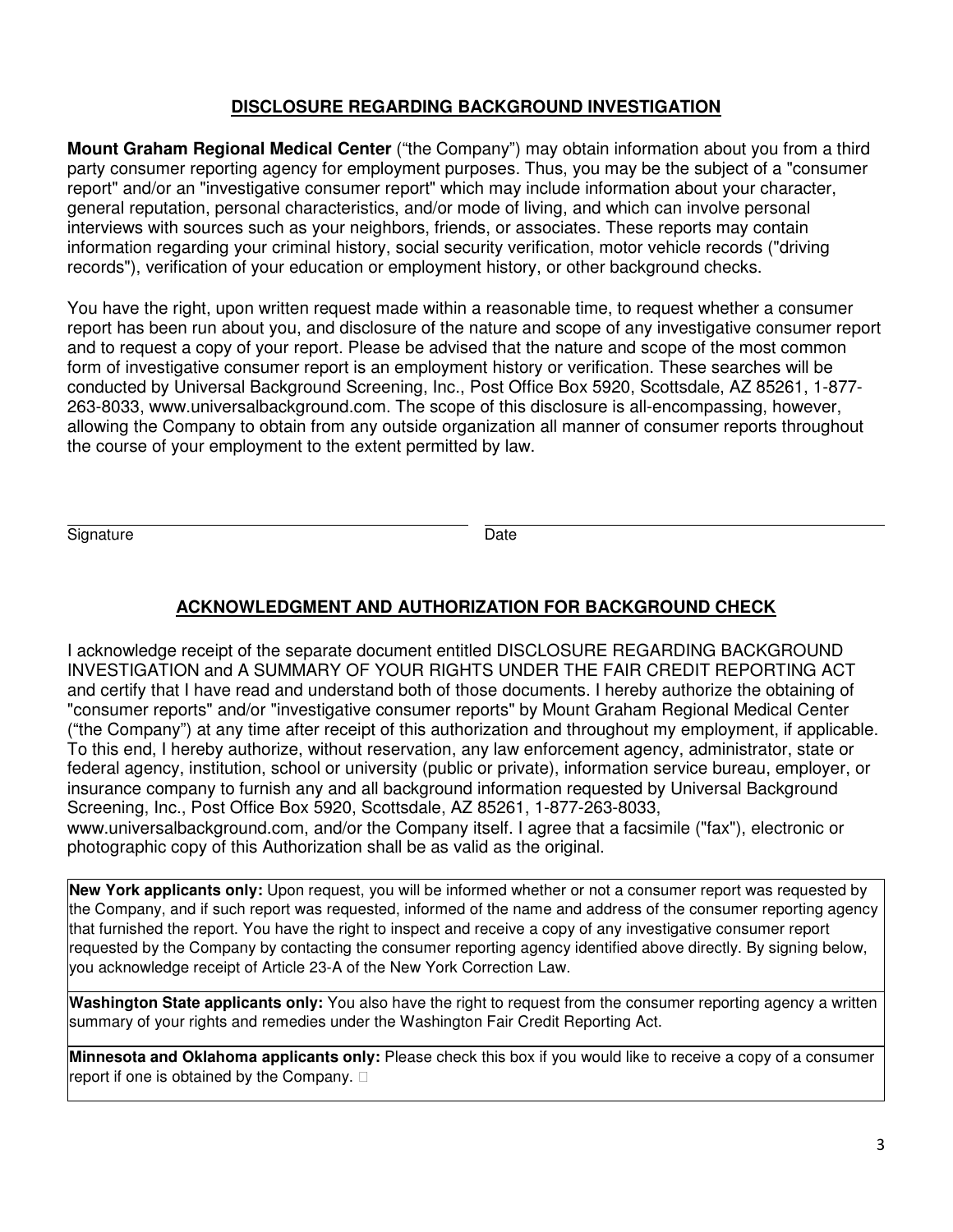**California applicants or employees only:** Under California Civil Code section 1786.22, you are entitled to find out what is in the CRA's file on you with proper identification, as follows:

• In person, by visual inspection of your file during normal business hours and on reasonable notice. You also may request a copy of the information in person. The CRA may not charge you more than the actual copying costs for providing you with a copy of your file.

• A summary of all information contained in the CRA file on you that is required to be provided by the California Civil Code will be provided to you via telephone, if you have made a written request, with proper identification, for telephone disclosure, and the toll charge, if any, for the telephone call is prepaid by or charged directly to you. • By requesting a copy be sent to a specified addressee by certified mail. CRAs complying with requests for certified mailings shall not be liable for disclosures to third parties caused by mishandling of mail after such mailings leave the CRAs.

"Proper Identification" includes documents such as a valid driver's license, social security account number, military identification card, and credit cards. Only if you cannot identify yourself with such information may the CRA require additional information concerning your employment and personal or family history in order to verify your identity. The CRA will provide trained personnel to explain any information furnished to you and will provide a written explanation of any coded information contained in files maintained on you. This written explanation will be provided whenever a file is provided to you for visual inspection. You may be accompanied by one other person of your choosing, who must furnish reasonable identification. A CRA may require you to furnish a written statement granting permission to the CRA to discuss your file in such person's presence.

Please check this box if you would like to receive a copy of an investigative consumer report or consumer credit report at no charge if one is obtained by the Company whenever you have a right to receive such a copy under California law.

Signature Date

Full Name (First/Middle/Last) The Social Security Number (SSN)\*

Date of Birth\*

\*SSN and DOB will be used for identification purposes and will not be used as selection criteria. FCRA:EMPLOYMENT:000292:201501